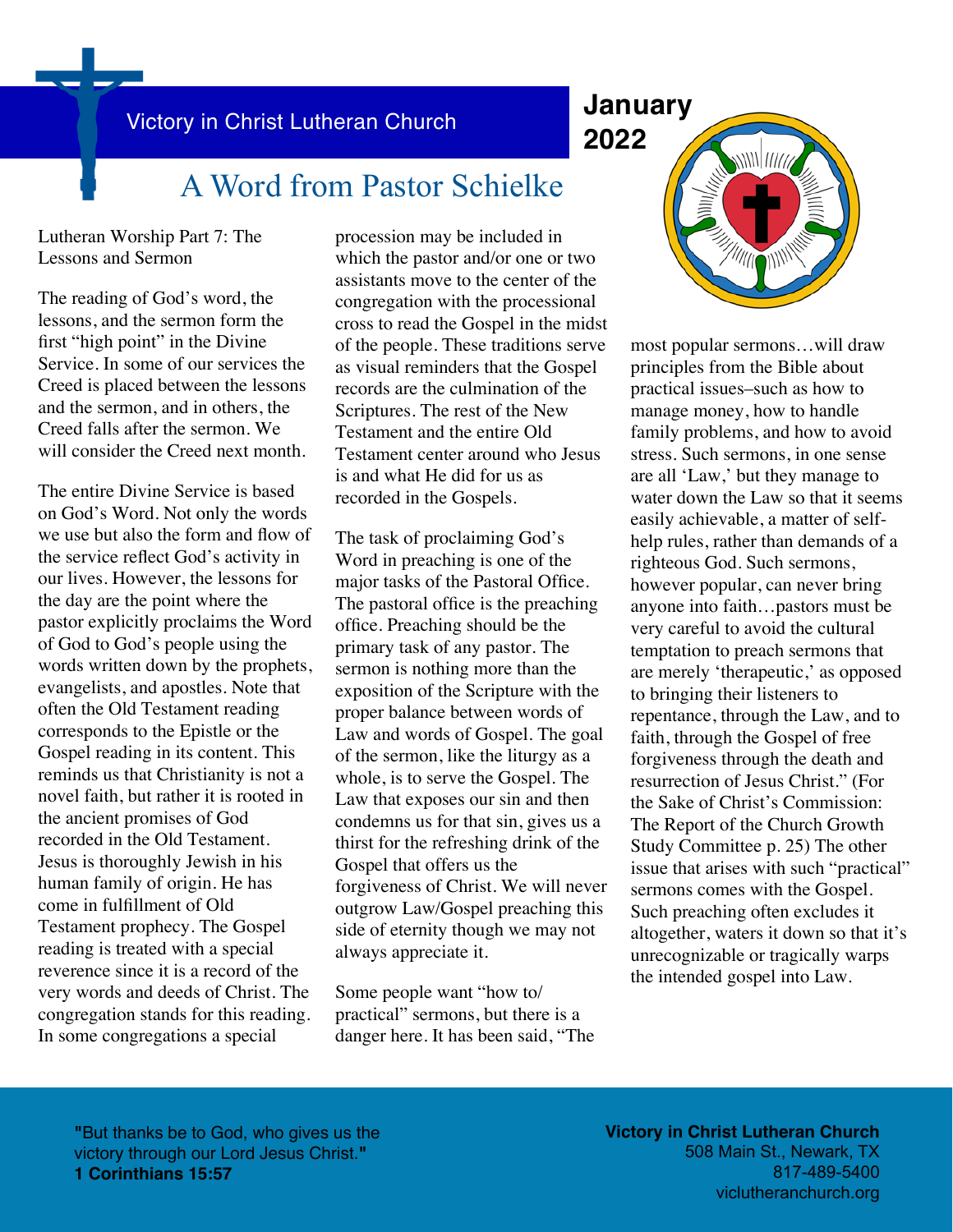## **2022** Victory in Christ Lutheran Church

**January** 

**The Augsburg Confession -** Below is the twenty-second article of the Augsburg Confession. This is what we believe and confess as a Lutheran congregation. When they say "they teach," they mean our churches teach.

#### Article Twenty-two - Of Both Kinds in the Sacrament:

 $\perp$ To the laity are given Both Kinds in the Sacrament of the Lord's Supper, because this usage has the commandment of the Lord in [Matt. 26:27:](https://biblia.com/bible/esv/Matt.%2026.27%22%20%5Ct%20%22_blank) Drink ye all of it, <sup>2</sup> where Christ has manifestly commanded concerning the cup that all should drink.  $\frac{3}{2}$ And lest any man should craftily say that this refers only to priests, Paul in [1 Cor. 11:27](https://biblia.com/bible/esv/1%20Cor.%2011.27%22%20%5Ct%20%22_blank) recites an example from which it appears that the whole congregation did use both kinds.  $\pm$  And this usage has long remained in the Church, nor is it known when, or by whose authority, it was changed; although Cardinal Cusanus mentions the time  $\frac{5}{2}$  when it was approved. Cyprian in some places testifies that the blood was given to the people.  $6$ The same is testified by Jerome, who says: The priests administer the Eucharist, and distribute the blood of Christ to the people. Indeed, Pope Gelasius [7 c](https://boc.confident.faith/ac-xxii-0007%22%20%5Ct%20%22_blank)ommands that the Sacrament be not divided (dist. II., De Consecratione, cap. Comperimus).  $\frac{8}{2}$ Only custom, not so ancient, has it otherwise. But it is evident  $\frac{9}{2}$ that any custom introduced against the commandments of God is not to be allowed, as the Canons witness (dist. III., cap. Veritate, and the following chapters).  $10$  But this custom has been received, not only against the Scripture, but also against the old Canons  $\frac{11}{2}$  and the example of the Church. Therefore, if any preferred to use both kinds of the Sacrament, they ought not to have been compelled with offense to their consciences to do otherwise. And

because the division

 $\frac{12}{12}$  of the Sacrament does not agree with the ordinance of Christ, we are accustomed to omit the procession, which hitherto has been in use.

> **Victory in Christ Lutheran Church**  January 2022

**"**But thanks be to God, who gives us the victory through our Lord Jesus Christ.**" 1 Corinthians 15:57**



**Victory in Christ Lutheran Church** 508 Main Street Newark, Texas 817-489-5400 viclutheranchurch.org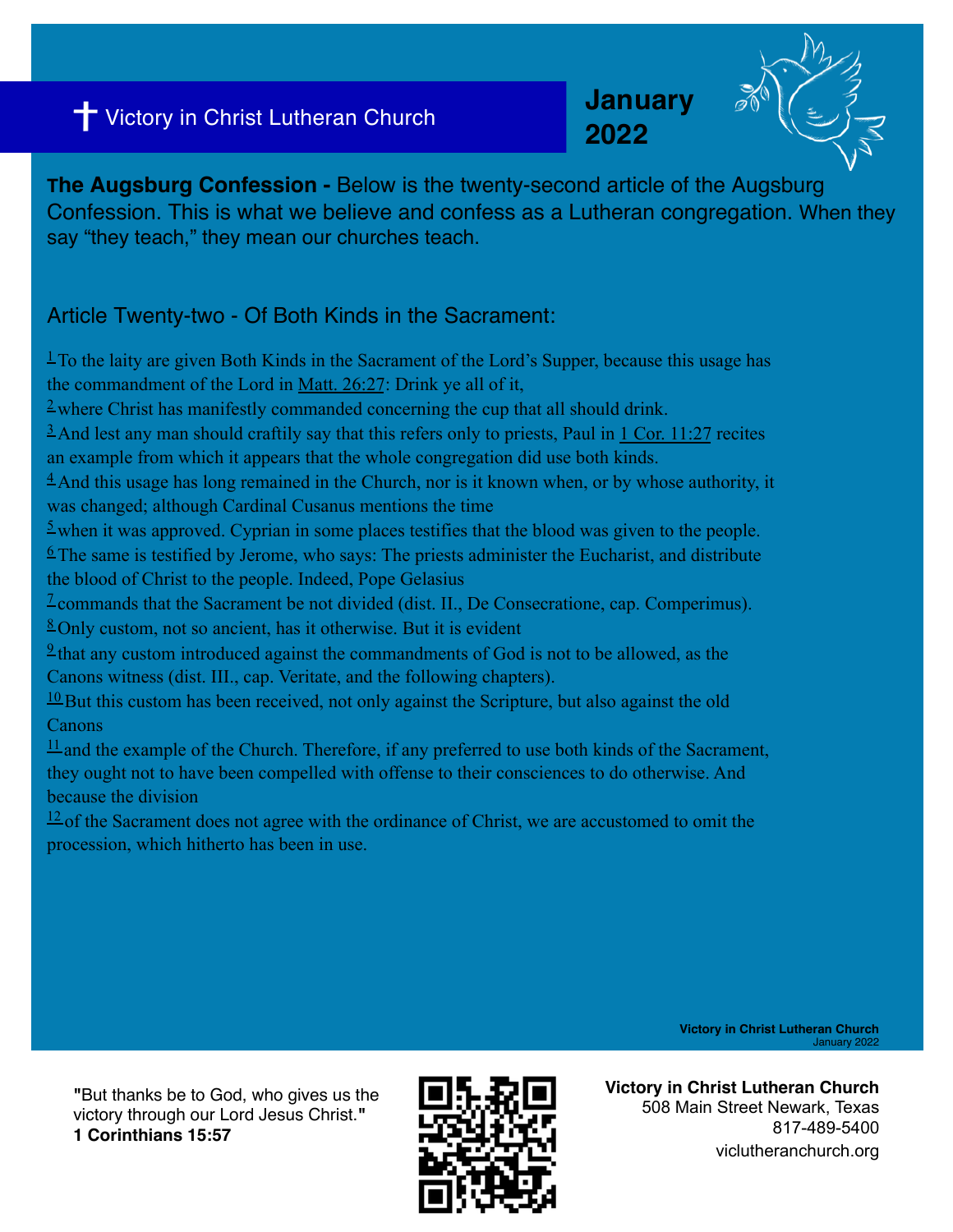## Victory in Christ Lutheran Church

### **January 2022**

| Sunday                                                                                                        | Monday | Tuesday                                                                 | Wednesday | Thursday | Friday         | Saturday                             |
|---------------------------------------------------------------------------------------------------------------|--------|-------------------------------------------------------------------------|-----------|----------|----------------|--------------------------------------|
|                                                                                                               |        |                                                                         |           |          |                | $\mathbf{1}$                         |
| $\overline{c}$<br>Divine Service 10 a.m<br>Bible Studay / Sunday<br>School 11 a.m.<br>Lunch noon              | 3      | $\overline{4}$                                                          | 5         | 6        | $\overline{7}$ | 8<br>Men's Bible Study<br>8:30 a.m.  |
| 9<br>Divine Service 10 a.m<br>Bible Studay / Sunday<br>School 11 a.m.<br>Lunch noon<br><b>Council Meeting</b> | 10     | 11<br>Women's Bible Study<br>1 p.m.                                     | 12        | 13       | 14             | 15                                   |
| 16<br>Divine Service 10 a.m<br>Bible Studay / Sunday<br>School 11 a.m.<br>Lunch noon                          | 17     | 18<br>Women's Bible Study<br>1 p.m.                                     | 19        | 20       | 21             | 22<br>Men's Bible Study<br>8:30 a.m. |
| 23<br>Divine Service 10 a.m<br>Bible Studay / Sunday<br>School 11 a.m.<br>Lunch noon                          | 24     | 25<br>Circuit Meeting at VIC<br>9 a.m.<br>Women's Bible Study<br>1 p.m. | 26        | 27       | 28             | 29                                   |
| 30<br>Divine Service 10 a.m<br>Bible Studay / Sunday<br>School 11 a.m.<br>Lunch noon<br>Voters' Meeting       | 31     |                                                                         |           |          |                |                                      |

**"**But thanks be to God, who gives us the victory through our Lord Jesus Christ.**" 1 Corinthians 15:57**



**Victory in Christ Lutheran Church** 508 Main Street Newark, Texas 817-489-5400 viclutheranchurch.org